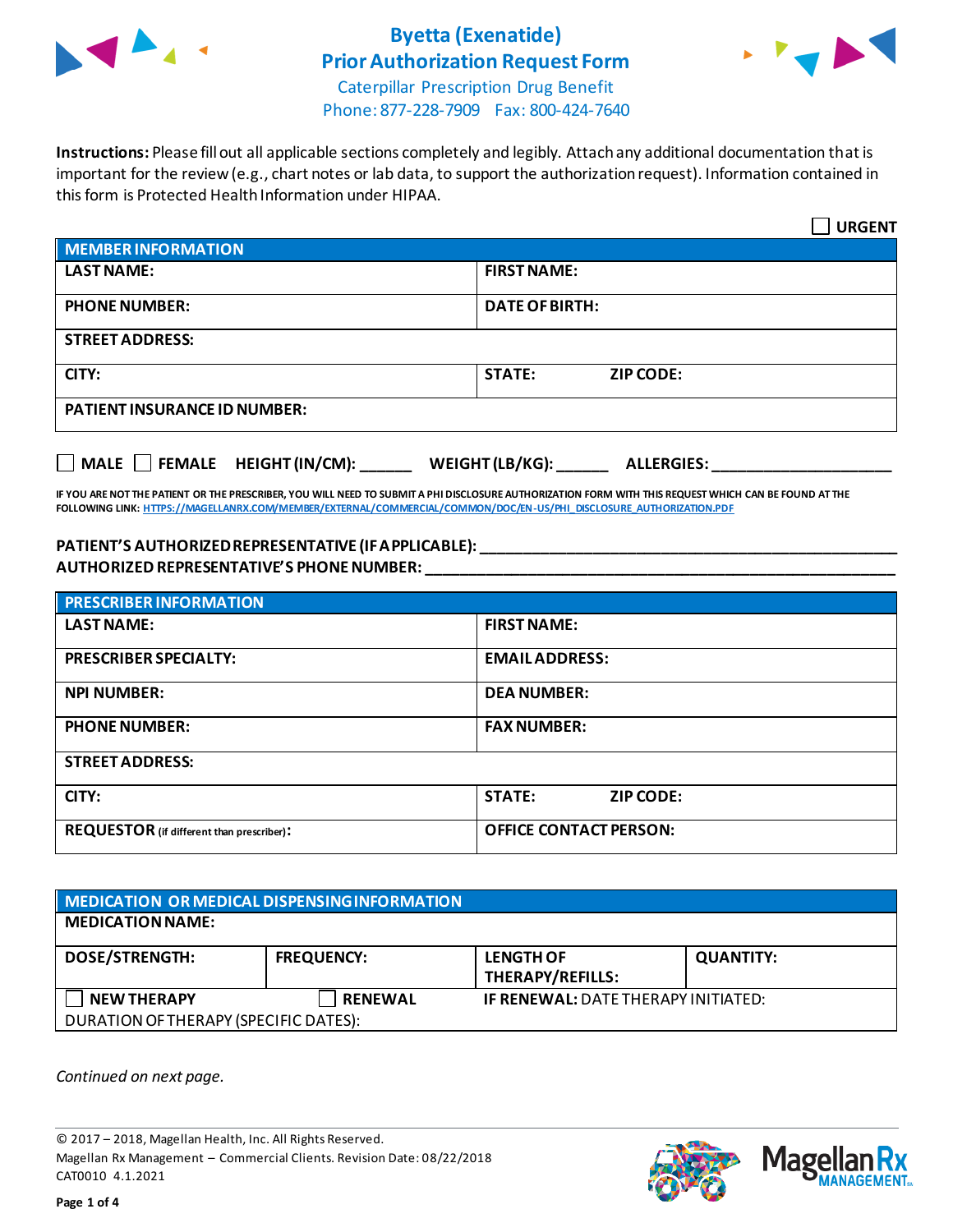



Caterpillar Prescription Drug Benefit Phone: 877-228-7909 Fax: 800-424-7640

| MEMBER'S LAST NAME: NAME AND A STATE AND A STATE OF THE STATE OF THE STATE OF THE STATE OF THE STATE OF THE ST                                                                                          |                                                                                                                                                                                                                                         | <b>MEMBER'S FIRST NAME:</b>                           |  |
|---------------------------------------------------------------------------------------------------------------------------------------------------------------------------------------------------------|-----------------------------------------------------------------------------------------------------------------------------------------------------------------------------------------------------------------------------------------|-------------------------------------------------------|--|
|                                                                                                                                                                                                         | 1. HAS THE PATIENT TRIED ANY OTHER MEDICATIONS FOR THIS CONDITION? VES (if yes, complete below)                                                                                                                                         | $\overline{\phantom{a}}$ NO                           |  |
| <b>MEDICATION/THERAPY (SPECIFY</b><br>DRUG NAME AND DOSAGE):                                                                                                                                            | <b>DURATION OF THERAPY (SPECIFY</b><br>DATES):                                                                                                                                                                                          | <b>RESPONSE/REASON FOR</b><br><b>FAILURE/ALLERGY:</b> |  |
| <b>2. LIST DIAGNOSES:</b>                                                                                                                                                                               |                                                                                                                                                                                                                                         | ICD-10:                                               |  |
| □ Type II diabetes<br>$ICD-10$                                                                                                                                                                          |                                                                                                                                                                                                                                         |                                                       |  |
| PRIOR AUTHORIZATION.<br><b>Lab Values:</b><br>greater? $\square$ Yes $\square$ No<br>Documentation of HbA1c level required.                                                                             | 3. REQUIRED CLINICAL INFORMATION: PLEASE PROVIDE ALL RELEVANT CLINICAL INFORMATION TO SUPPORT A<br>Was the patient's most recent HbA1cin the past 6 months or prior to starting the requested medication 7.0% or                        |                                                       |  |
| <b>Documentation of GFR required.</b><br>30 mL/min/1.73 m2? □ Yes □ No<br><b>Documentation required.</b>                                                                                                | Is the patient's estimated glomerular filtration rate (GFR) less than or equal to 45 mL/min/1.73 m2? $\Box$ Yes $\Box$ No<br>Does the patient currently have a serum creatinine level exceeding 1.8 mg/dL or an estimated GFR less than |                                                       |  |
| <b>Clinical information:</b><br>If yes, please select:<br>□ Ascites<br>$\square$ Cirrhosis<br>$\Box$ Hepatic encephalopathy<br><b>D</b> Portal hypertension<br>necrolysis, OR sulfa allergy? □ Yes □ No | Does the patient have advanced liver disease with at least one of the following? $\Box$ Yes $\Box$ No<br>Does the patient have a history of sulfa-induced Stevens-Johnson syndrome, sulfa-induced toxic epidermal                       |                                                       |  |
|                                                                                                                                                                                                         | Does the patient have a history of falls OR is the patient at high risk for falls? $\Box$ Yes $\Box$ No                                                                                                                                 |                                                       |  |
| <b>Medication information:</b>                                                                                                                                                                          | Is the patient currently taking AND will continue to take insulin and/or warfarin? $\Box$ Yes $\Box$ No<br>Has the patient tried or is the patient currently taking metformin? $\Box$ Yes $\Box$ No                                     |                                                       |  |
|                                                                                                                                                                                                         | Has treatment with metformin been avoided due to lactic acidosis or elevated liver enzymes? $\Box$ Yes $\Box$ No                                                                                                                        |                                                       |  |

© 2017 – 2018, Magellan Health, Inc. All Rights Reserved. Magellan Rx Management – Commercial Clients. Revision Date: 08/22/2018 CAT0010 4.1.2021



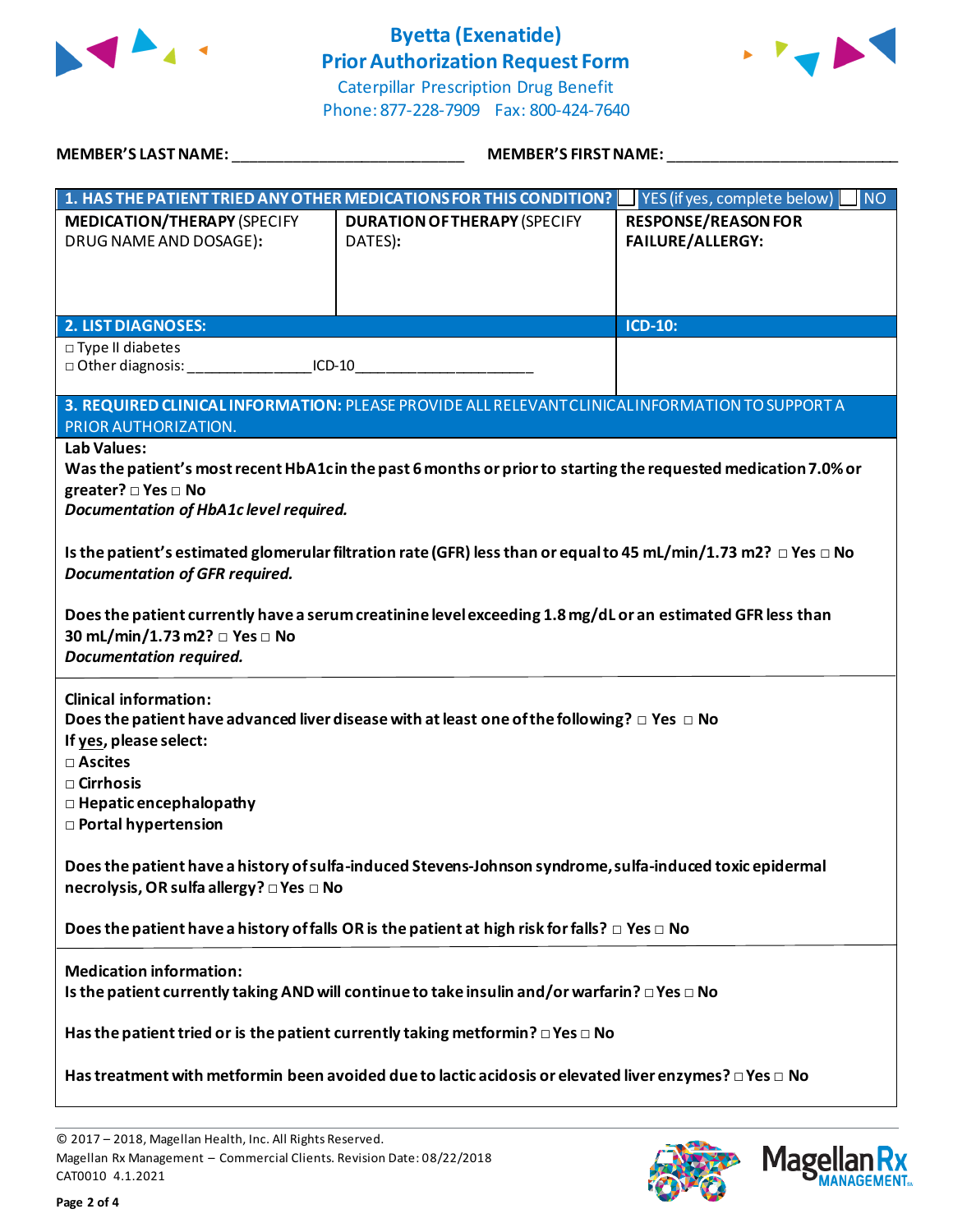

![](_page_2_Picture_2.jpeg)

Caterpillar Prescription Drug Benefit Phone: 877-228-7909 Fax: 800-424-7640

#### **MEMBER'S LAST NAME:** \_\_\_\_\_\_\_\_\_\_\_\_\_\_\_\_\_\_\_\_\_\_\_\_\_\_\_ **MEMBER'S FIRST NAME:** \_\_\_\_\_\_\_\_\_\_\_\_\_\_\_\_\_\_\_\_\_\_\_\_\_\_\_

| Has the patient tried or is the patient currently receiving treatment with at least one of the following? $\Box$ Yes $\Box$ No                                                                                                                                                    |
|-----------------------------------------------------------------------------------------------------------------------------------------------------------------------------------------------------------------------------------------------------------------------------------|
| If yes, please select:                                                                                                                                                                                                                                                            |
| □ Glimepiride                                                                                                                                                                                                                                                                     |
| □ Glipizide                                                                                                                                                                                                                                                                       |
| □ Glyburide                                                                                                                                                                                                                                                                       |
| □ Nateglinide                                                                                                                                                                                                                                                                     |
| □ Repaglinide                                                                                                                                                                                                                                                                     |
| Has treatment with glimepiride, glipizide, glyburide, nateglinide, or repaglinide been avoided due to any of the<br>following? □ Yes □ No<br>If yes, please select:<br>□ Advanced age<br>□ Elevated liver enzymes or mild/moderate liver disease<br>□ Obesity or overweight state |
| Is the patient currently taking any of the following medications? $\square$ Yes $\square$ No                                                                                                                                                                                      |
| If yes, please select:                                                                                                                                                                                                                                                            |
| □ Janumet/Janumet XR (sitagliptin/metformin)                                                                                                                                                                                                                                      |
| □ Januvia (sitagliptin)                                                                                                                                                                                                                                                           |
| $\Box$ Jentadueto/Jentadueto XR (linagliptin/metformin)                                                                                                                                                                                                                           |
| $\Box$ Kazano (alogliptin/metformin) $\Box$ Kombiglyze XR (saxagliptin/metformin)                                                                                                                                                                                                 |
| □ Nesina (alogliptin)<br>□ Onglyza (saxagliptin)                                                                                                                                                                                                                                  |
| □ Oseni (alogliptin/pioglitazone)                                                                                                                                                                                                                                                 |
| □ Tradjenta (linagliptin)                                                                                                                                                                                                                                                         |
| □ Glyxambi(empagliflozin/linagliptin)                                                                                                                                                                                                                                             |
| $\square$ Seglujan (ertugliflozin/sitagliptin)                                                                                                                                                                                                                                    |
| □ Qtern(dapagloflozin/saxagliptin)                                                                                                                                                                                                                                                |
| If the patient is taking any of the above medications, will concomitant therapy with those medications be<br>discontinued? □ Yes □ No                                                                                                                                             |
| Are there any other comments, diagnoses, symptoms, medications tried or failed, and/or any other information the<br>physician feels is important to this review?                                                                                                                  |
|                                                                                                                                                                                                                                                                                   |
| Please note: Not all drugs/diagnosis are covered on all plans. This request may be denied unless all required<br>information is received.                                                                                                                                         |
| ATTESTATION: I attest the information provided is true and accurate to the best of my knowledge. I understand that                                                                                                                                                                |
| the Health Plan, insurer, Medical Group or its designees may perform a routine audit and request the medical                                                                                                                                                                      |
| information necessary to verify the accuracy of the information reported on this form.                                                                                                                                                                                            |
| Prescriber Signature or Electronic I.D. Verification:<br>Date:                                                                                                                                                                                                                    |

© 2017 – 2018, Magellan Health, Inc. All Rights Reserved. Magellan Rx Management – Commercial Clients. Revision Date: 08/22/2018 CAT0010 4.1.2021

![](_page_2_Picture_9.jpeg)

**Mage** 

**ANAGEMENT。**